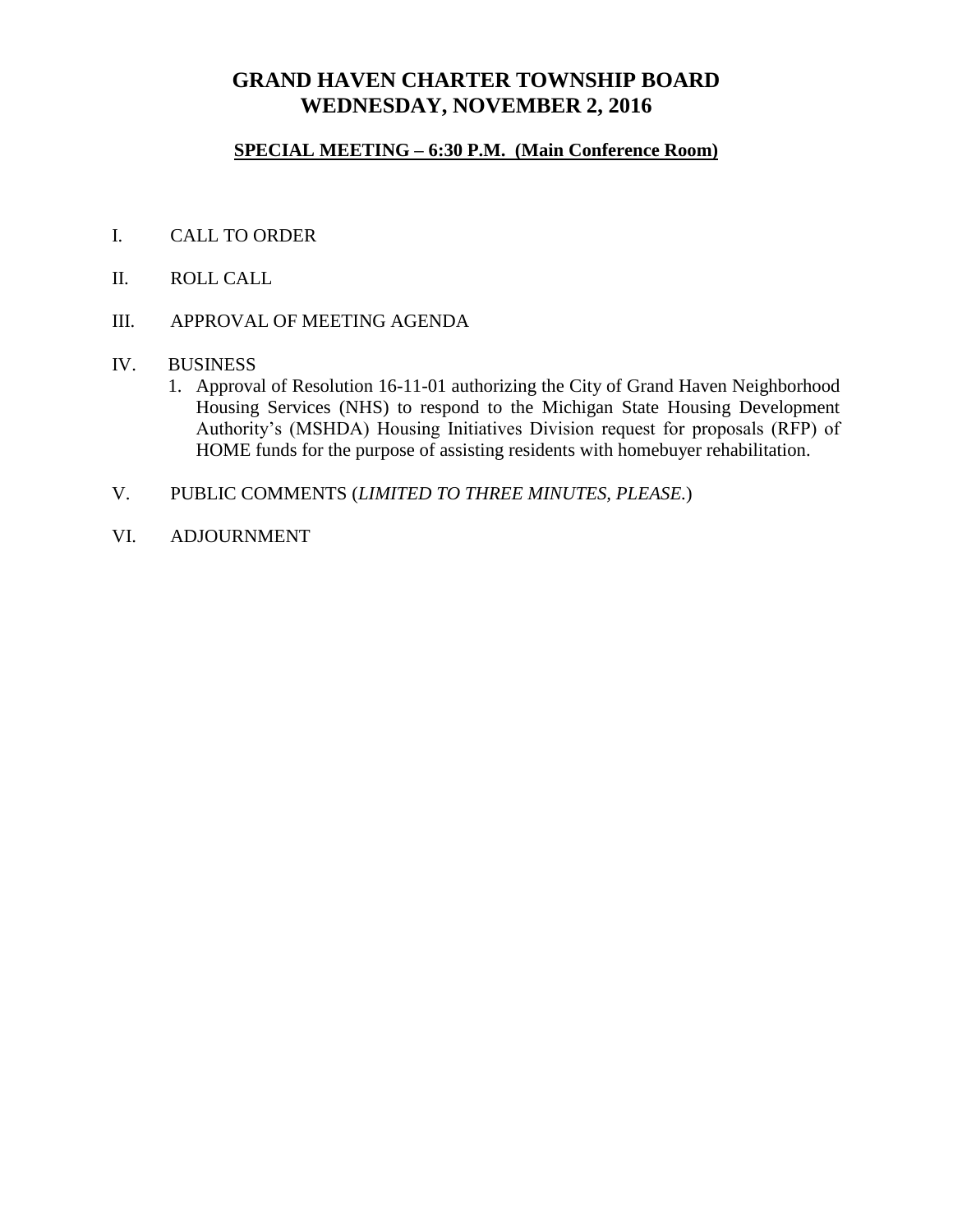

# SUPERINTENDENT'S MEMO

DATE: October 31, 2016

TO: Township Board

FROM: Cargo

SUBJECT: Resolution of Support – HOME Grant Opportunity

### *OVERVIEW***:**

The Michigan State Housing Development Authority (MSHDA) has a competitive grant opportunity for local governments (*or non-profits*) to assist residents statewide with home buyer rehabilitation activities through the federal HOME Investment Partnerships Program (HOME).

However, there is only \$1 million available among Michigan's 83 counties. Thus, I have labeled this competitive grant opportunity as an "Exercise in Optimism". The City of Grand Haven Neighborhood Housing Services (NHS) will be completing a \$160,000 grant for Grand Haven City, Grand Haven Charter Township, Ferrysburg, and Spring Lake Township.

That said, the grant program proposed is directed toward low and moderate income home buyers that will be purchasing homes in the \$100k to \$120k range. The grant opportunity is targeted for specific neighborhoods and could provide up to \$10,000 in mortgage assistance and \$30,000 in rehabilitation monies.

At the most, one GHT home per year for the next two years could be eligible for the program.

### *PARTICIPATION REQUIREMENTS:*

For Grand Haven Charter Township to participate, the Township is required to complete the following items:

- $\checkmark$  Approve Resolution 16-11-01 that authorizes the NHS to respond to MSHDA's request for a proposal for a portion of the \$1 million HOME funds targeted to assist residents with home buyer rehabilitation. (*See attached resolution*.)
- $\checkmark$  Select a neighborhood within the Township that has homes that will sell for \$120,000 or less. For the Township, the area selected is Coleman Street between Robbins Road and Mercury Drive. There are 38 homes on this street that have an average assessed value of \$107,829.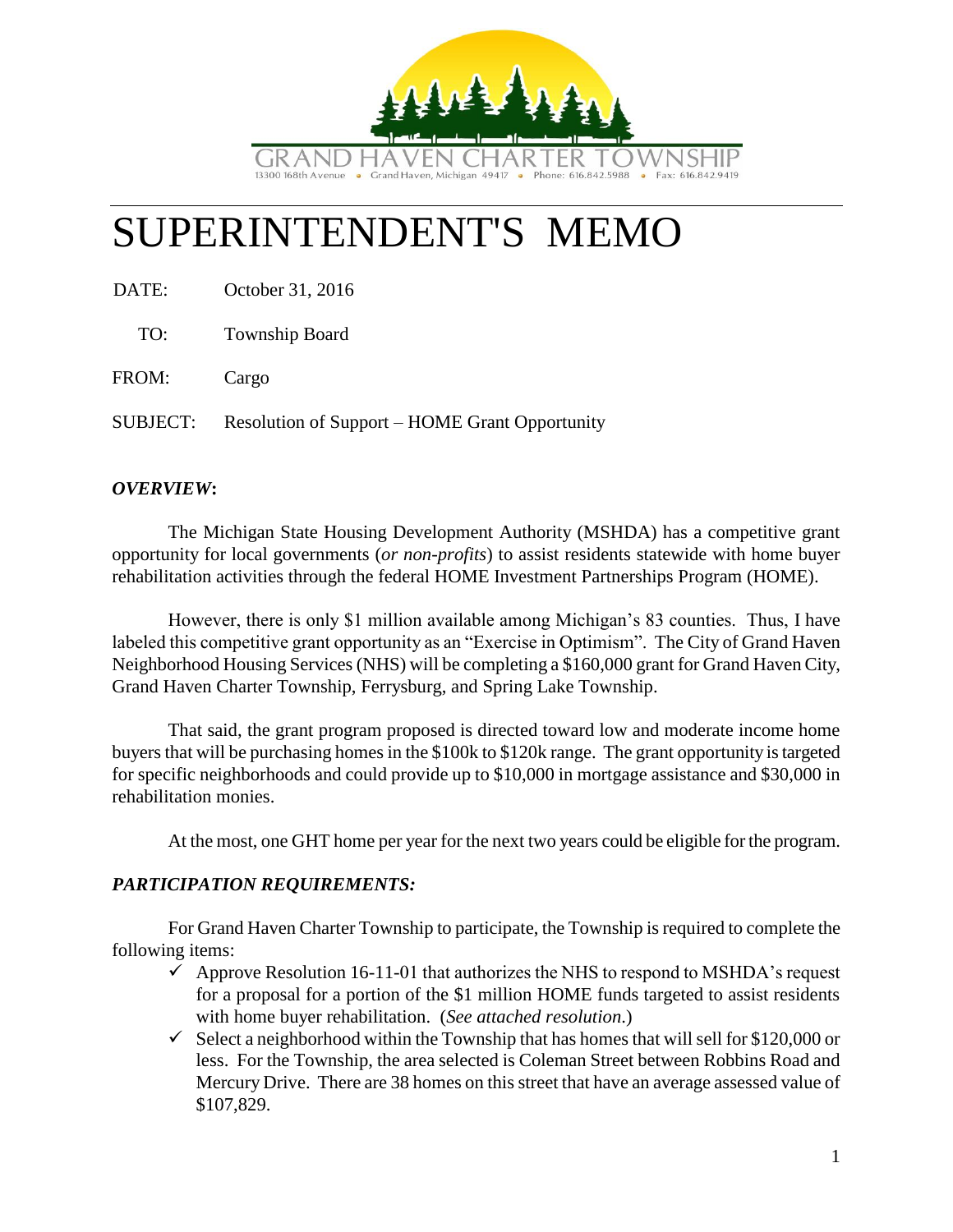#### *CONCLUSION***:**

If the Board supports the HOME grant opportunity, the following motion can be offered:

Motion by \_\_\_\_\_\_\_\_\_\_\_\_\_\_\_\_, supported by \_\_\_\_\_\_\_\_\_\_\_\_\_\_\_\_\_\_\_\_ to **approve Resolution 16-11-01 authorizing the City of Grand Haven Neighborhood Housing Services (NHS) to respond to the Michigan State Housing Development Authority's (MSHDA) Housing Initiatives Division request for proposals (RFP) of HOME funds for the purpose of assisting residents with homebuyer rehabilitation.**

Please contact me if you have any questions or comments.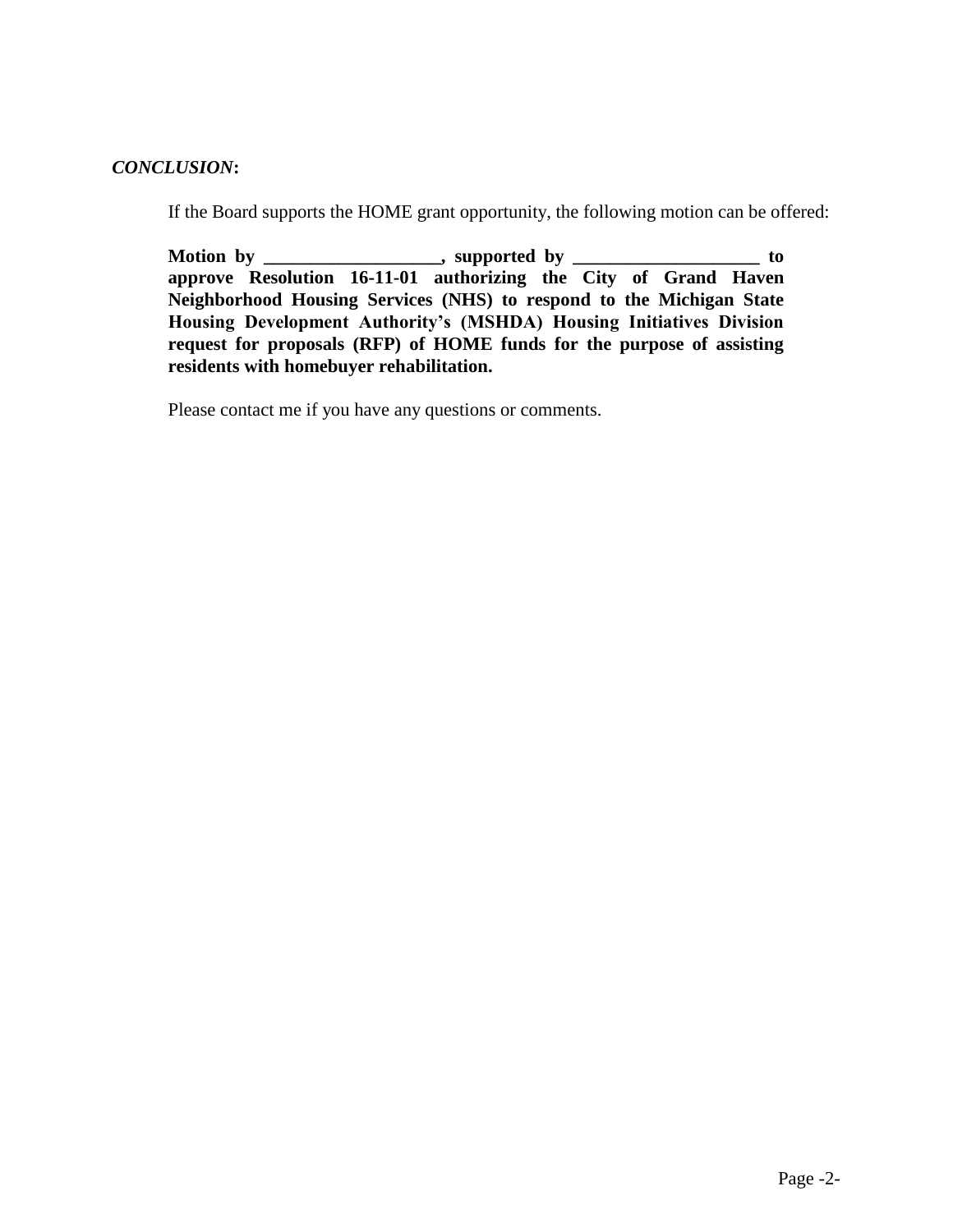At a special meeting of the Township Board of the Charter Township of Grand Haven, Ottawa County, Michigan, held at the Township Hall at 13300 168<sup>th</sup> Avenue, Grand Haven Charter Township, Ottawa County, Michigan, on November 2, 2016, at 6:30 p.m., local time.

PRESENT: ABSENT:

\_\_\_\_\_\_\_\_\_\_\_\_\_\_\_\_\_\_:

The Supervisor called the meeting to order. After certain matters of business were concluded, the Supervisor stated the next order of business of the meeting was to participation in a proposed HOME grant rehabilitation program for new home buyers.

Discussion followed with respect to the proposed grant opportunity. After completion of this discussion, the following resolution was offered by \_\_\_\_\_\_\_\_\_\_\_\_\_\_\_\_ and supported by

> **RESOLUTION #16-11-01 Participation in HOME Grant Program**

**Whereas**, the City of Grand Haven has authorized Neighborhood Housing Services (NHS) to respond to the Michigan State Housing Development Authority's (MSHDA) Housing Initiatives Division request for proposals (RFP) of HOME funds for the purpose of assisting residents with homebuyer rehabilitation, and

**Whereas**, NHS is able to expand their services into Grand Haven Charter Township; in the designated area of described as Coleman Street between Robbins Road and Mercury Drive.

**Now therefore be it resolved** that Grand Haven Charter Township authorizes the City of Grand Haven's NHS to act on the Township′s behalf to be the lead applicant in the process of submitting this RFP to MSHDA and to manage any project approved under this program.

**Be it also resolved** that NHS′ Neighborhood Development Coordinator is authorized to sign and execute any required documents, agreements and amendments thereto with MSHDA for the approved funds.

YES: NO: ABSENT:

RESOLUTION DECLARED ADOPTED. Dated: November 2, 2016

> Township Clerk Laurie Larsen

\_\_\_\_\_\_\_\_\_\_\_\_\_\_\_\_\_\_\_\_\_\_\_\_\_\_\_\_\_\_\_\_\_\_\_\_